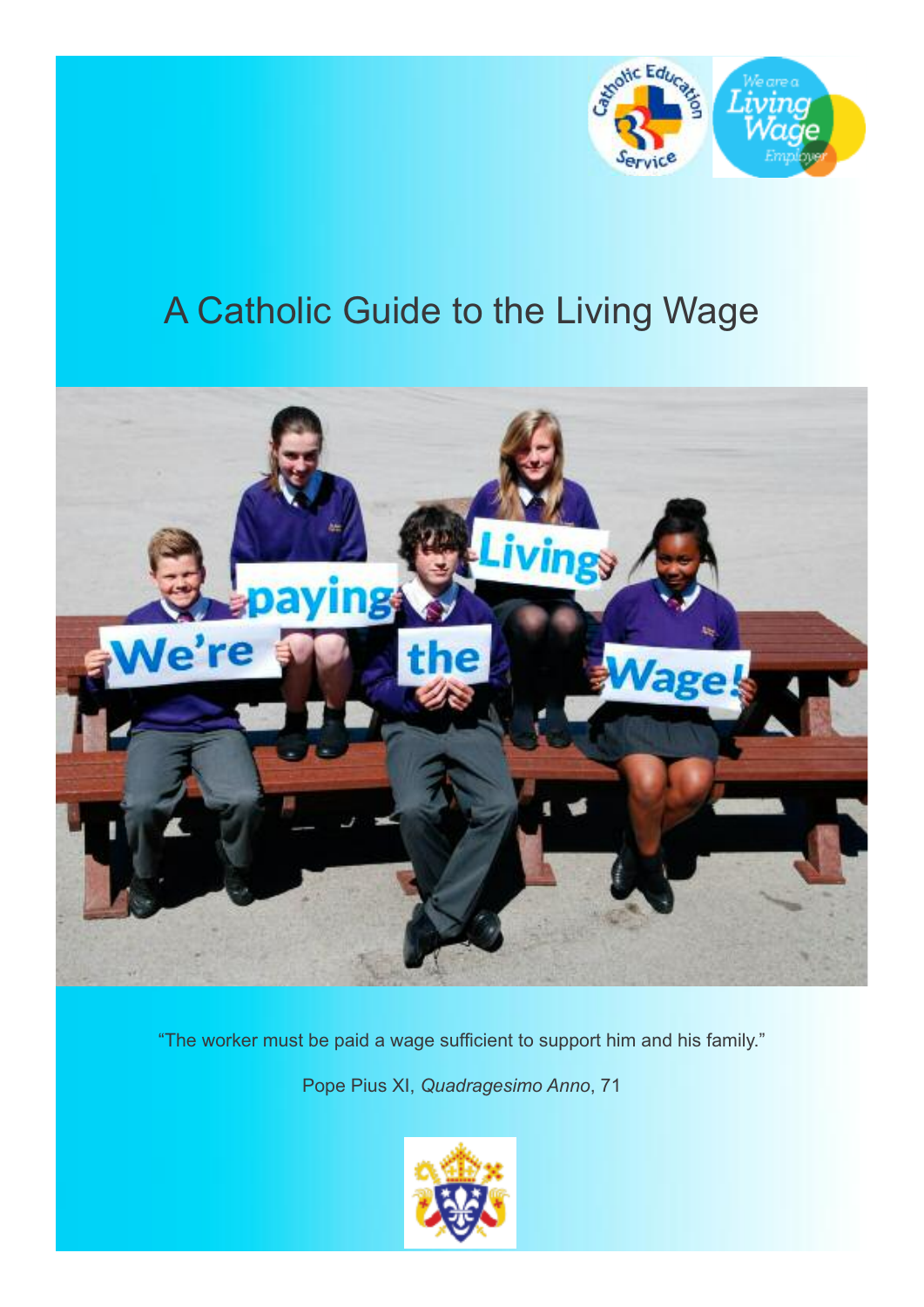# **What is the Living Wage?**

The Living Wage is an independently calculated hourly wage rate designed to pay employees enough to cover their basic living needs (eg. cost of food, housing and basic needs).

Although the household circumstances of each worker will be different, the wage rate is calculated to reflect a locally determined minimum acceptable standard of living. The calculations incorporates the cost of a basic basket of goods and necessary housing, childcare and transport costs, as well as statistical analysis on households below half the average income.

In London the rate is calculated by the Greater London Authority and outside London by the Centre for Research in Social Policy, Loughborough.

The Living Wage is adjusted annually, each November, to ensure it is in line with the 'costs of living'.

#### **In London the current rate is £9.75 per hour. Outside of London the current rate is £8.45 per hour.**

#### **What is a Living Wage Employer**

A Living Wage Employer ensures that all employees are paid at least the Living Wage. This includes individuals who work on a regular basis at your premises for a subcontractor, such as cleaners or security staff.

Living Wage employers report improved morale, lower turnover of staff, reduced absenteeism, increased productivity and improved customer service.

Living Wage employers have found that by paying the Living Wage they have re-enforced their brand and reputation which has positively impacted on their ability to recruit the best possible staff.

#### **Who does the Living Wage help?**

The Living Wage is designed to support low-paid workers. Characteristically low-paid workers are more likely to be female, in part-time employment, have temporary or casual contracts, and work in the private sector.

Research by the Living Wage Foundation found that 75% of employees reported increases in work quality as a result of receiving the Living Wage.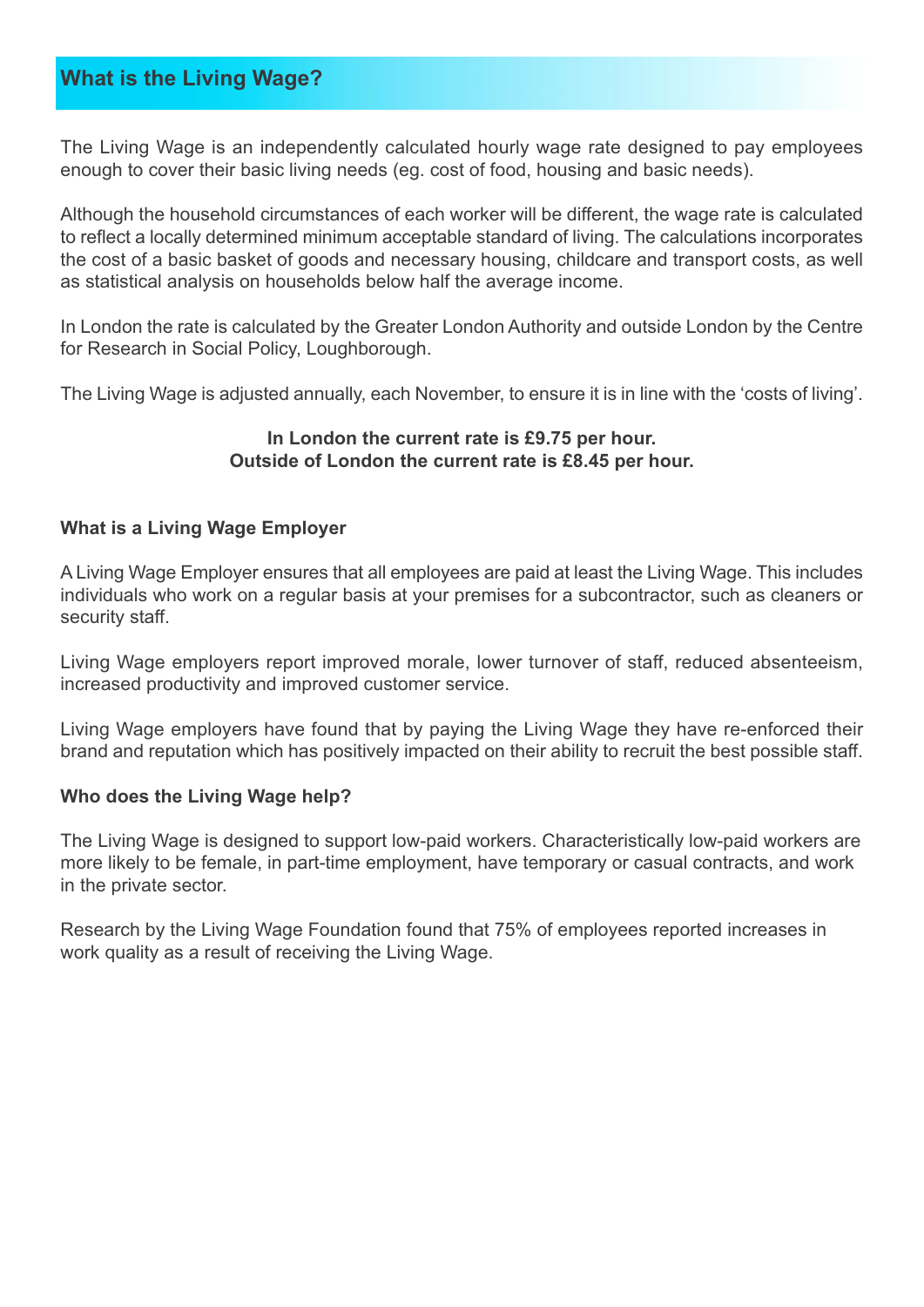# **Why is the Living Wage a Catholic concern?**

In November 2012 at their plenary meeting in Leeds, the Catholic Bishops' Conference of England and Wales passed this resolution on the Living Wage:

*The Bishops' Conference recognises that fair wages are essential to the common good of our society. In accordance with Catholic social teaching, and as part of its mission to support the poor and vulnerable, the Bishops' Conference fully endorses the principle of the Living Wage and encourages Catholic organisations and charities in England and Wales to work towards its implementation.*

## **Catholic Bishops' Conference of England & Wales, Plenary Meeting (November 2012)**

The Living Wage, a concept found in a number of Papal Encyclicals spanning over 100 years of Church teaching, has a distinctly Catholic feel to it. At a local community level many Catholic parishes, schools and charities have been involved in the design and development of the London Living Wage through the community organising group London Citizens. The Bishops' Resolution draws upon the wealth of theological support that the Church has for a 'just wage' and recognised the important role that Catholic organisations can play in serving the Common Good.

Cardinal Vincent Nichols reaffirmed the importance of the Living Wage in a speech to Catholic charities.

*"From Rerum Novarum onwards the Church has insisted on the rights of fair pay so that employees can meet the needs of their families. This concept has in very recent years gained momentum through minimum wage legislation and now the Living Wage scheme, endorsed by political leaders and accepted by hundreds of businesses.*

*Naturally for many employers, moving towards the Living Wage is a difficult and gradual process which must be balanced with other commitments and demands. However, it is crucial* that we tirelessly strive for just pay throughout society as a whole, if work is to provide a viable *escape from poverty."*

## **The Most Reverend Vincent Nichols, Archbishop of Westminster (June 2013)**

The Living Wage embodies the mission of the Church to the poor and encompasses a range of Catholic Social Teaching themes of Solidarity, Subsidiarity and the importance of Human Dignity. This invitation from the Bishops of England and Wales for Catholic organisations to consider the Living Wage is both part of the Church's mission to the poor and also a way for all Catholics to put their faith into action.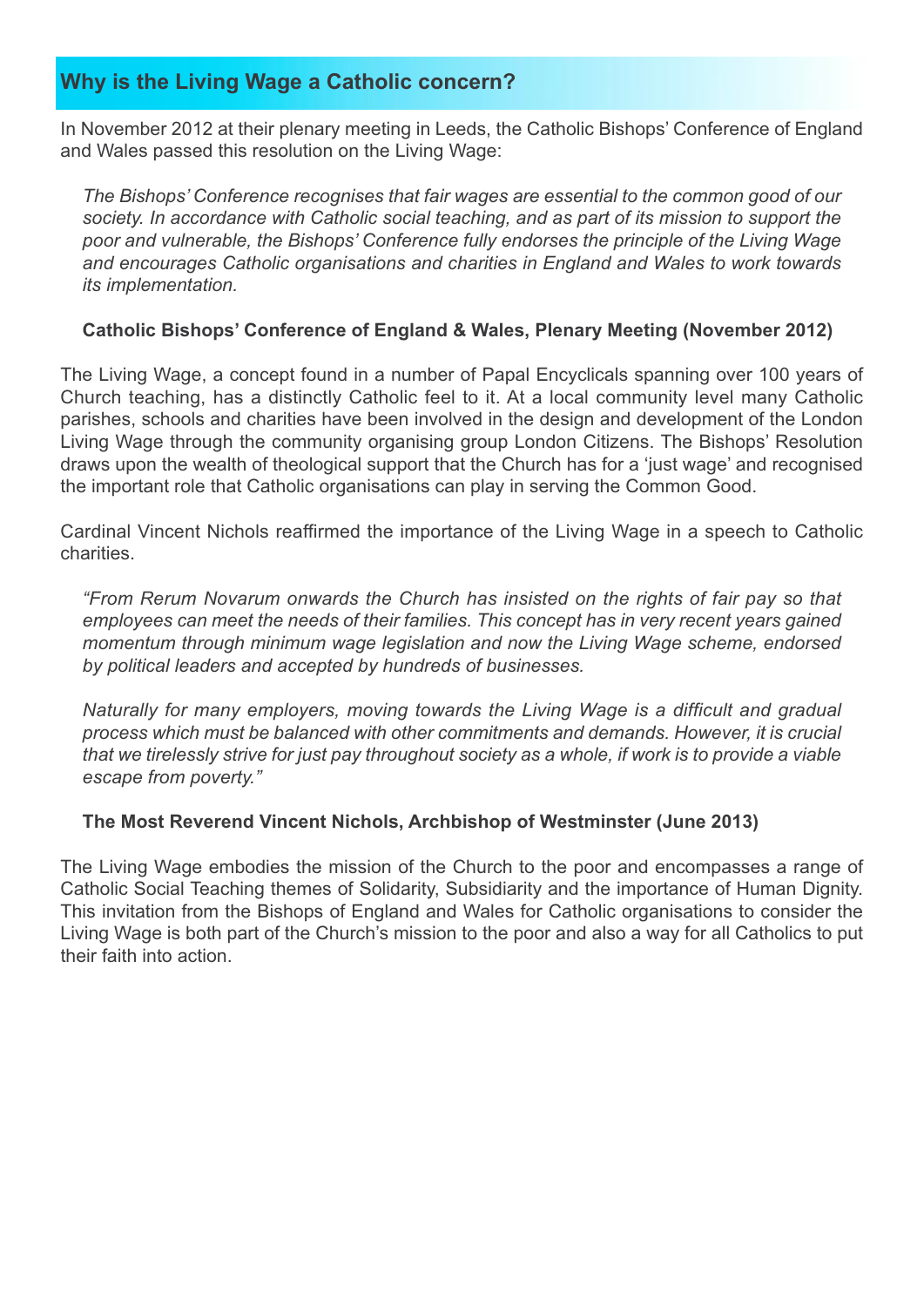## **Catholic Social Teaching and the Living Wage**

A significant contribution to the wages debate was the encyclical *Rerum Novarum*, which set the tone for much of Catholic Social Teaching until our own day, promulgated over 120 years ago (15 May 1891). It was a document that managed to challenge almost everyone, and perhaps it still does. Socialists were unhappy with Leo's defence of the right of private property whereas capitalists were unhappy with the teaching that wages must be sufficient to meet the worker's needs.

The language of *Rerum Novarum* may be dated, but the principles that it enunciates have been reiterated in almost every social encyclical since. The most recent development came in Pope Benedict's *Caritas in Veritate* (29 June 2009) in which he calls for a renewed "civil economy" writing, "the exclusively binary model of market-plus-state is corrosive of society, while economic forms based on solidarity, which find their natural home in civil society without being restricted to it, build up society."

The section of *Rerum Novarum* dealing with wages was almost certainly influenced by the thought of Cardinal Manning, the nineteenth century Archbishop of Westminster. It was Manning who in a speech in Leeds declared "I claim for labour all the rights of property" and who went on to enunciate the famous "Family Wage" principle of Rerum Novarum: that a worker's wages should be sufficient to keep his wife and children, to provide them with decent housing and a healthy diet, and to educate them. Manning was also an active campaigner in London's first living wage campaign. It was his intervention which ended the Dockers Strike of 1889 and won them an extra penny an hour to bring the hourly rate of pay to sixpence — the so-called "Docker's Tanner".

Opponents of the Living Wage have always argued that wage levels should be left to the market. In 1961, in the encyclical *Mater et Magistra*, Pope Blessed John XXIII responded to that claim and proclaimed that a living wage was clearly a justice issue:

*"We therefore consider it our duty to reaffirm that the remuneration of work is not something that* can be left to the laws of the marketplace; nor should it be a decision left to the will of the more *powerful. It must be determined in accordance with justice and equity; which means that workers* must be paid a wage which allows them to live a truly human life and to fulfil their family obligations *in a worthy manner."*

Pope Blessed John Paul II went further. In *Laborem Exercens* (1981) he wrote that payment of living wages was a critical criterion for determining the legitimacy of the entire economic system:

*"Hence in every case a just wage is the concrete means of verifying the whole socioeconomic* system and, in any case, of checking that it is functioning justly. It is not the only means of checking, *but it is a particularly important one and in a sense the key means."*

The recent campaign for just wages has undoubtedly been influenced by Catholic Social Teaching, and in no small measure through the energy and determination of Catholics like Mgr John Armitage, a parish priest in the East End. What has really given the campaign "legs", however, are the Community Organising techniques taught by the community organisation Citizens UK. The journalist Austen Ivereigh has suggested a metaphor in which Catholic Social Teaching is the "fuel" and Community Organising (developed in Chicago by Saul Alinksy in the 1950s) the "vehicle". Catholic Social teaching is, after all, more than a commentary upon society – it is a call to change society for the better.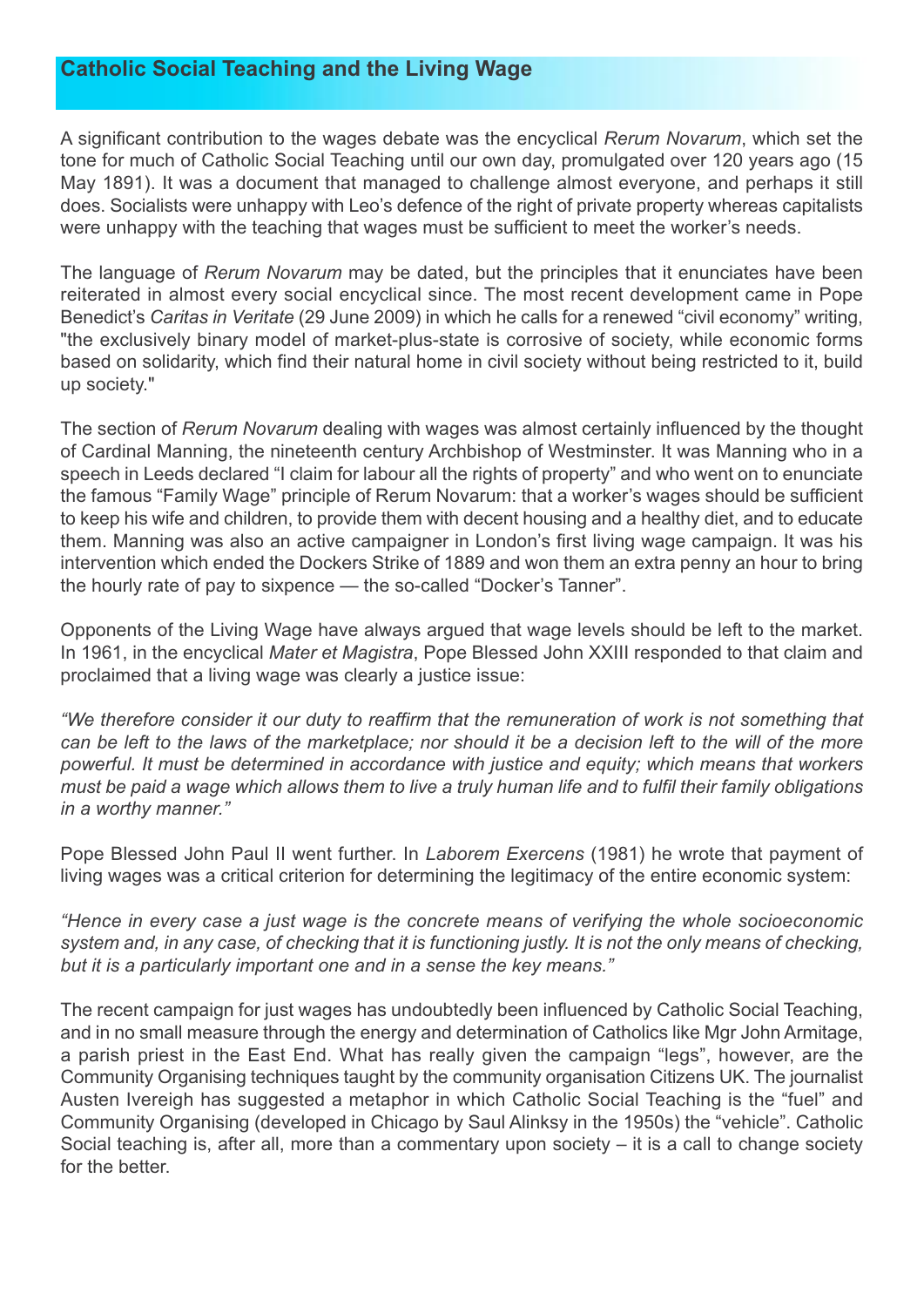# **What do the Papal Encyclical say on the importance of work?**

### **On the Condition of Workers (***Rerum Novarum***) Pope Leo XIII, 1891**

Equity therefore commands that public authority show proper concern for the worker so that from what he contributes to the common good he may receive what will enable him, housed, clothed, and secure, to live his life without hardship. Whence, it follows that all those measures ought to be favoured which seem in any way capable of benefiting the condition of workers (No. 51).

## **The Fortieth Year (***Quadragesimo Anno***) Pope Pius XI, 1931**

Every effort must therefore be made that fathers of families receive a wage large enough to meet ordinary family needs adequately. But if this cannot always be done under existing circumstances, social justice demands that changes be introduced as soon as possible whereby such a wage will be assured to every adult workingman (No. 71).

## **On Human Work (***Laborem Exercens***) Pope John Paul II, 1981**

Work remains a good thing, not only because it is useful and enjoyable, but also because it expresses and increases the worker's dignity. Through work we not only transform the world, we are transformed ourselves, becoming more a human being (No. 9).

History teaches us that organizations of this type [unions] are an indispensable element in social life, especially in industrialized societies. The purpose of unions is not simply to defend the existing wages and prerogatives of the fraction of workers who belong to them, but also to enable workers to make positive and creative contributions to the firm, the community, and the larger society (No. 20).

Yet the workers' rights cannot be doomed to be the mere result of economic systems aimed at maximum profits. The thing that must shape the whole economy is respect for the workers' rights within each country and all through the world's economy (No. 17).

Workers not only want fair pay, they also want to share in the responsibility and creativity of the very work process. They want to feel that they are working for themselves an awareness that is smothered in a bureaucratic system where they only feel themselves to be cogs in a huge machine moved from above (No. 13).

## **The Hundredth Year (***Centesimus Annus***) Pope Blessed John Paul II, 1991**

Profit, though it plays a legitimate role, is not the only indicator of a firm's condition. The people in it might be humiliated and offended. The aim of a business is not simply profit, but to form a particular group at the service of the whole of society (No. 35).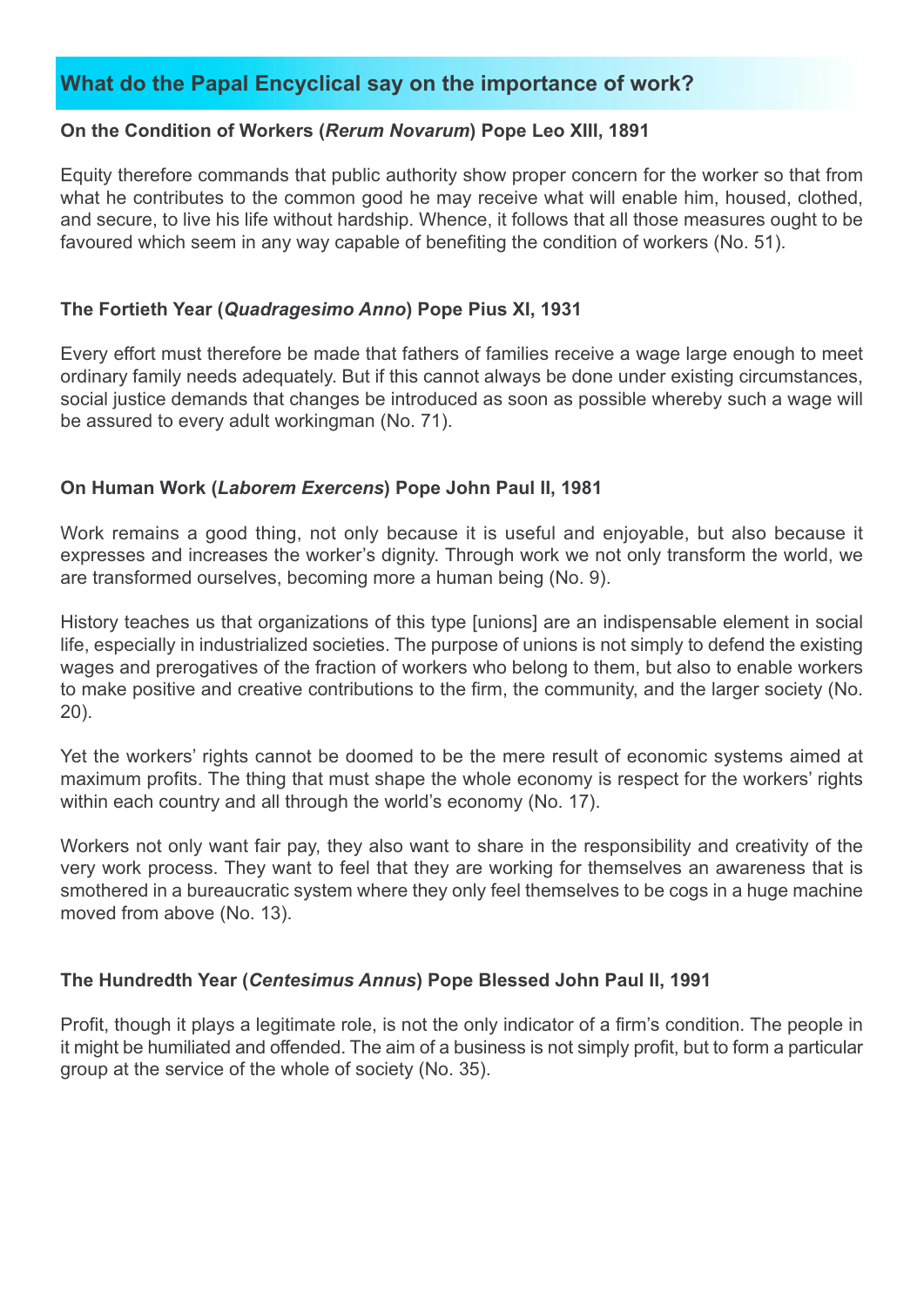# **What do Catholic Organisations say about the Living Wage?**

"St Peter's Catholic College is committed to ensuring that all staff feel valued and an important part of the workforce. Although it is currently voluntary to do so, the introduction of a living wage ensures that the lowest paid members of our school community will benefit financially. Studies have shown that the introduction of the Living Wage increases positivity and loyalty amongst the workforce and reduces staff leaving rates, improving stability in staffing which benefits the entire school.

"We are proud to be a Catholic school and pioneers in this field."

## **St Peter's Catholic College, Middlesborough**

"At Laleham Lea, we believe that happy children learn well and that happy staff work well. We show our respect for the dignity of our staff, however straightforward the tasks allocated, by ensuring that they are paid at a rate which is deemed sufficient and since September 2012 we have paid the living wage to our employees. Paying the living wage means each person has a fair share in the income generated as a result of everyone's hard work."

## **Laleham Lea Catholic Independant Primary School, Purley**

"The Governing Body of St. Catherine's Catholic Primary School has agreed to become a Living Wage employer. This has directly benefited 13 of our staff, and allows each individual to be able to afford an acceptable standard of living.

"The Living Wage is an achievable way of helping people on low incomes, and we are pleased to support its introduction; as well as being morally right, as an employer it has helped us with recruitment and retention."

# **St. Catherine's Catholic Primary School, Sheffield**

"As a Catholic School within the Diocese of Westminster we base all our policy formation on Catholic Social Teaching. When reviewing our school Pay Policy this year we were acutely aware that in the current economic climate many of our staff who have their salaries tied to School Teachers Pay& Conditions or the NJC Pay scales have not received cost of living increases for a number of years. However, they are all paid well above the London Living Wage.

"The Cleaning Staff on the other hand were being paid a little above minimum wages which was generally more than they had received in their previous employment. Having heard about the campaign to pay staff a 'London Living Wage' we took the decision to raise the hourly rate to £10 per hour.

"All staff in the school are valued and the cleaning staff who perform such a valuable role for the school deserve to be treated justly."

**Vita et Pax Preparatory School, London**



SPERA IN DEO





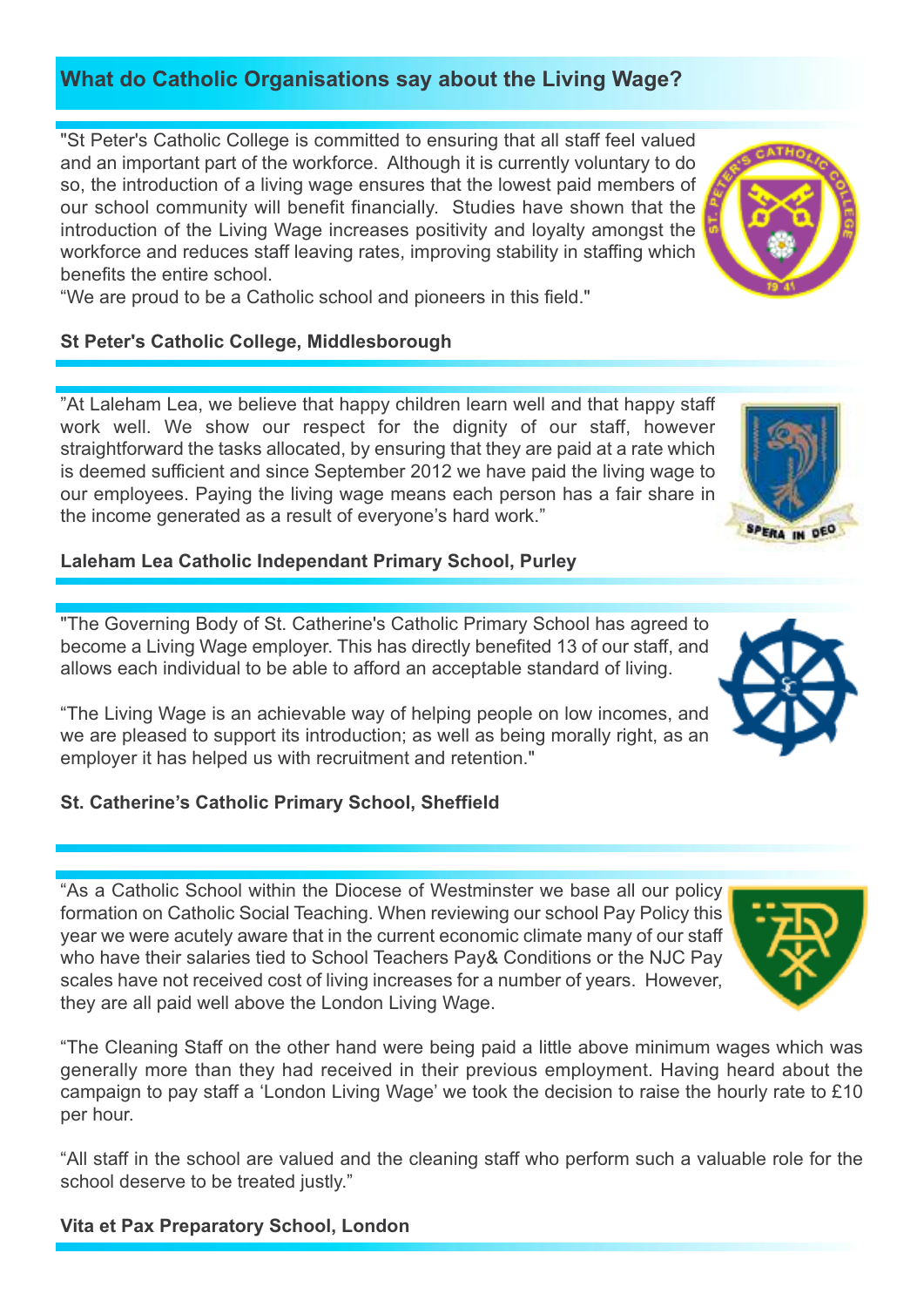"Catholic social teaching has long insisted on the rights of fair pay for employees. At St Mary's, conscious that our people are our most important asset, we pay the London Living Wage. We consider it is right to do this for the welfare of our staff and the success of our University Twickenham College."

**Bishop Richard Moth, Chair of Governors, St Mary's University College, Twickenham**

"CSAN is committed to the Living Wage and to just terms and conditions of employment. Our member charities are increasingly witnessing more families living in 'in-work poverty' and struggling to afford the very basic costs of living such as food, utilities and rent payments. The Living Wage seeks to preserve the dignity of work by ensuring that 'work pays'"

## **Bishop Terence Brain, Chair of Trustees, CSAN**

"A Living Wage is essential in the promotion of family life in our society. It ensures that the worker has enough money to cover the basic living costs for both themselves and their family. Catholic organisations have the responsibility to promote human flourishing through the dignity of work, and the Living Wage plays an important part in this. I congratulate those Catholic schools, charities and universities who are already Living Wage employers and thank them for the great example they set us in their work for the Common Good."

## **Bishop Malcolm McMahon, Chairman of Catholic Education Service**

"Scripture makes many references to the importance of paying a right and just wage for work done. (In both Luke 10:7 and 1 Timothy 5:18 we read "*The labourer deserves his wages*" and in Romans 4.4, "*Now to the one who works, his wages are not counted as a gift but as his due.*") Although we were already paying London Living Wage for our staff

before the joining the campaign, encouraged by the information provided our Facilities Manager was able to secure a London Living Wage for the contact staff who deliver some of the services for CAFOD through third parties.

We also feel that it was important to become a London Living wage employer as an expression of our solidarity with the principles of a paying a living wage and with those individuals and organisations striving to achieve fair pay."

## **Jacquie Heany, Director of OD and People, CAFOD**





**Moltic Educe** 

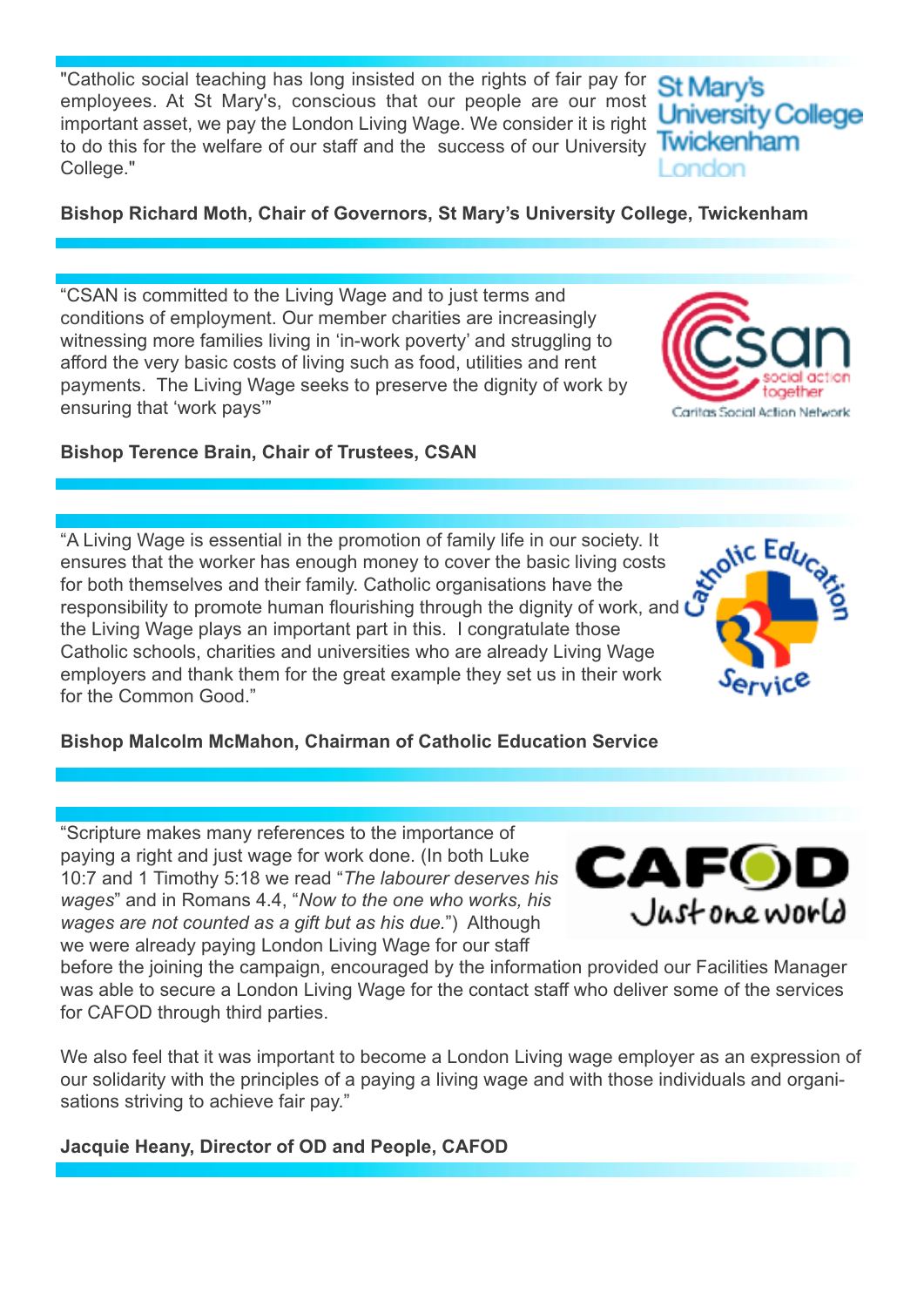# **St Joseph's becomes the first school in Wrexham to pay The Living Wage**



St Joseph's is glad to be actively supporting an initiative growing across Wales and the UK to address poverty: The Living Wage Campaign originated out of a concern for family life and the time and financial pressures caused by low pay.

There has been growing realisation that the "minimum wage" set by the Government does not provide people with sufficient means for their well-being. Low pay causes stress and many health and social issues that affect the whole of

society. In these tough economic times, many working families are facing crisis. There's a common misconception that poverty primarily affects families and individuals who are homeless or out of work, when in fact the majority of the 3.8 million children who live in poverty in the UK are in households where the adults work. For more information go to www.livingwage.org.uk

Faith communities have been prominent amongst those who are keen to tackle poverty and to help everyone to find the dignity and sense of worth that they deserve. The "Living Wage" has been calculated on the basis of what is fair and realistic, taking into account what is needed to provide for the essentials of family life. Mrs Rimmer is a Trustee of TCC – Together Creating Communities – and, working with them, has led our school to stand alongside our two dioceses in recognising that poverty is a spiritual issue as well as an economic one and that we have to make a response.

Understanding that all people are created in the image of God compels us to take what action we can to ensure that all paid work at least gives workers the dignity of being able to provide for their needs.

Of course, a sense of value is not only shown in the pay working people are given: the contribution of many at our school could not be measured in cash. Lots of people here are glad to offer their help and service as volunteers. Staff (paid and unpaid) regularly "go the extra mile" and give generously of their time as part of their discipleship or desire to serve others.

However, it is important that all paid workers receive enough money to live. I'm really glad that all employees paid by our school now receive a Living Wage and that the school, through Mrs Rimmer's leadership on this issue, and backed by the Governing Body, has made a commitment to honour this into the future.

> **Reverend Mary Stallard, School Chaplain St Joseph's Catholic & Anglican High School, Wrexham**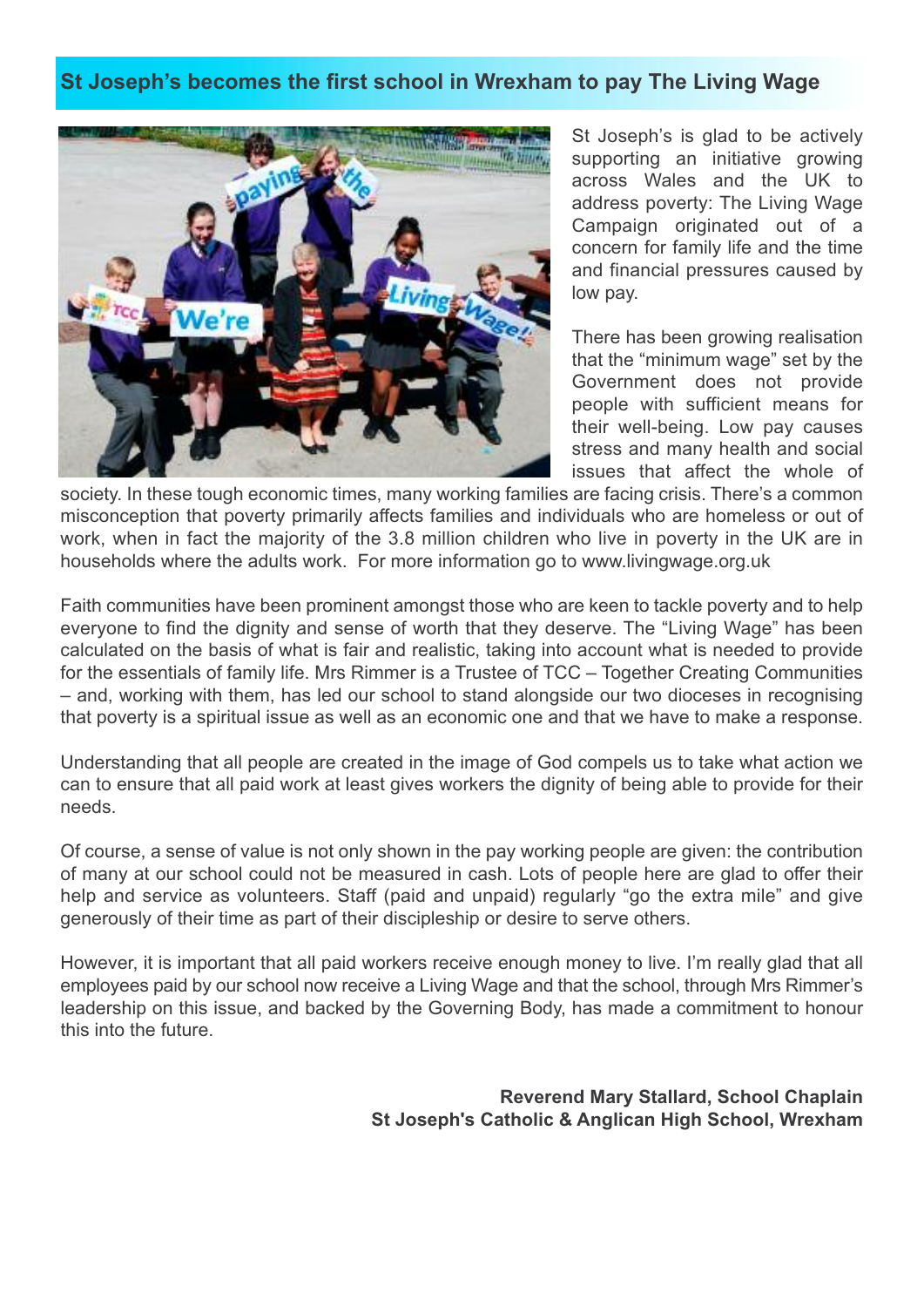# **What to do next - Becoming a Living Wage Employer**

#### **Implementing the Living Wage**

Becoming a Living Wage employer is a staged process, which can be completed over a period of time. Employers must first ensure that all directly employed members of staff are paid no less than the Living Wage. Secondly, the employer must ensure that any contractors providing services to the school must be paid the Living Wage.

Unison have produced a briefing plan and implementation in Catholic schools guide which outlines the staged process for schools wishing to become a Living Wage employer. This document can be found on the CES website (www.catholiceducation.org.uk).

It is important to note that the situation in each school may vary. Schools should seek legal advice and support from their relevant HR officer/contact when considering the impact of implementing the Living Wage, particularly in respect of their duty to consult with their employees.

If you have any HR or financial queries connected to becoming a Living Wage employer, please also consult with your Diocesan Education Commission.

#### **Accreditation**

The Living Wage Foundation offers accreditation to employers that pay the Living Wage, or those who are committed to an agreed timetable of implementation.

Once accredited, employers are awarded the Live Wage employer kite mark.



The Living Wage rate is reviewed annually each November and employers are expected to implement the new rate within six months.

For more information about the accreditation process please see www.livingwage.org.uk.